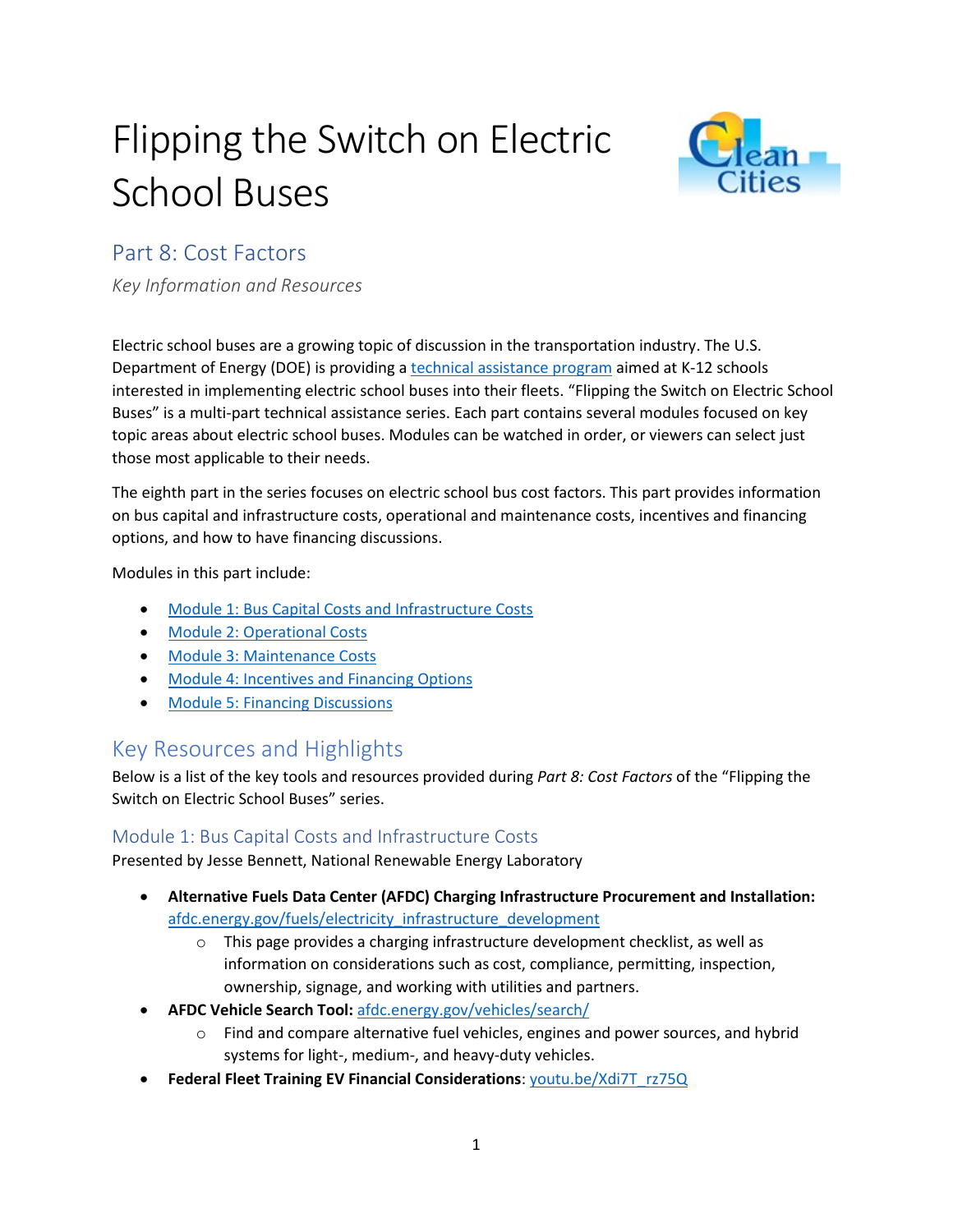o In this video, you'll learn how to calculate a vehicle's total cost of ownership and properly assess all the potential benefits and tradeoffs of adopting EV technology for your fleet.

#### Module 2: Operational Costs

Presented by Lauren Lynch, National Renewable Energy Laboratory

- **Report: Zero-Emission Bus Evaluation Results: County Connection Battery Electric Buses:** [nrel.gov/docs/fy19osti/72864.pdf](https://www.nrel.gov/docs/fy19osti/72864.pdf) 
	- $\circ$  This report presents the results from Central Contra Costa Transit Authority (County Connection) deployment of four battery electric buses (BEBs) in Concord, California.

#### Module 3: Maintenance Costs

Presented by Lauren Lynch, National Renewable Energy Laboratory

- **Report: Foothill Transit Agency Battery Electric Bus Progress Report:** [nrel.gov/docs/fy19osti/72209.pdf](https://www.nrel.gov/docs/fy19osti/72209.pdf) 
	- $\circ$  This report summarizes results of a battery electric bus (BEB) evaluation at Foothill Transit, located in the San Gabriel Valley area of Los Angeles.
- **Video: Electric School Bus Training Connections: Get to Know Your Instrument Cluster:** [https://www.youtube.com/watch?v=xkp0p33xTPE&list=PLXMYyWlytjWp\\_Y7jx7Ee7L5K\\_ylkLyrhi](https://www.youtube.com/watch?v=xkp0p33xTPE&list=PLXMYyWlytjWp_Y7jx7Ee7L5K_ylkLyrhi)
	- This video reviews the differences between instrument clusters on diesel and electric school buses.

#### Module 4: Incentives and Financing Options

Presented by Abby Brown, National Renewable Energy Laboratory

- **Alternative Fuels Data Center (AFDC):** [afdc.energy.gov](http://www.afdc.energy.gov/) 
	- $\circ$  The AFDC provides a wealth of information and data on alternative and renewable fuels, advanced vehicles, fuel-saving strategies, and emerging transportation technologies.
- **AFDC Laws & Incentives Database:** [afdc.energy.gov/laws](https://afdc.energy.gov/laws) 
	- o Find federal and state laws and incentives for alternative fuels and vehicles, air quality, fuel efficiency, and other transportation-related topics.
- **Clean Cities Coalition Network:** [cleancities.energy.gov/](https://cleancities.energy.gov/)
	- $\circ$  Clean Cities coalitions foster the economic, environmental, and energy security of the United States by working locally to advance affordable, domestic transportation fuels, energy efficient mobility systems, and other fuel-saving technologies and practices.
- **Clean Cities Coalition Contact Directory:** [cleancities.energy.gov/coalitions/contacts/](https://cleancities.energy.gov/coalitions/contacts)
	- o Clean Cities coordinators are the primary contacts for their coalitions. Coordinators work with local fleets to advance affordable, domestic transportation fuels and technologies in the cities, counties, and states they serve. Clean Cities coordinators lead more than 75 active coalitions covering nearly every state.
- **Technical Assistance:** [cleancities.energy.gov/technical-assistance/](https://cleancities.energy.gov/technical-assistance)
	- $\circ$  Clean Cities connects transportation stakeholders with objective information